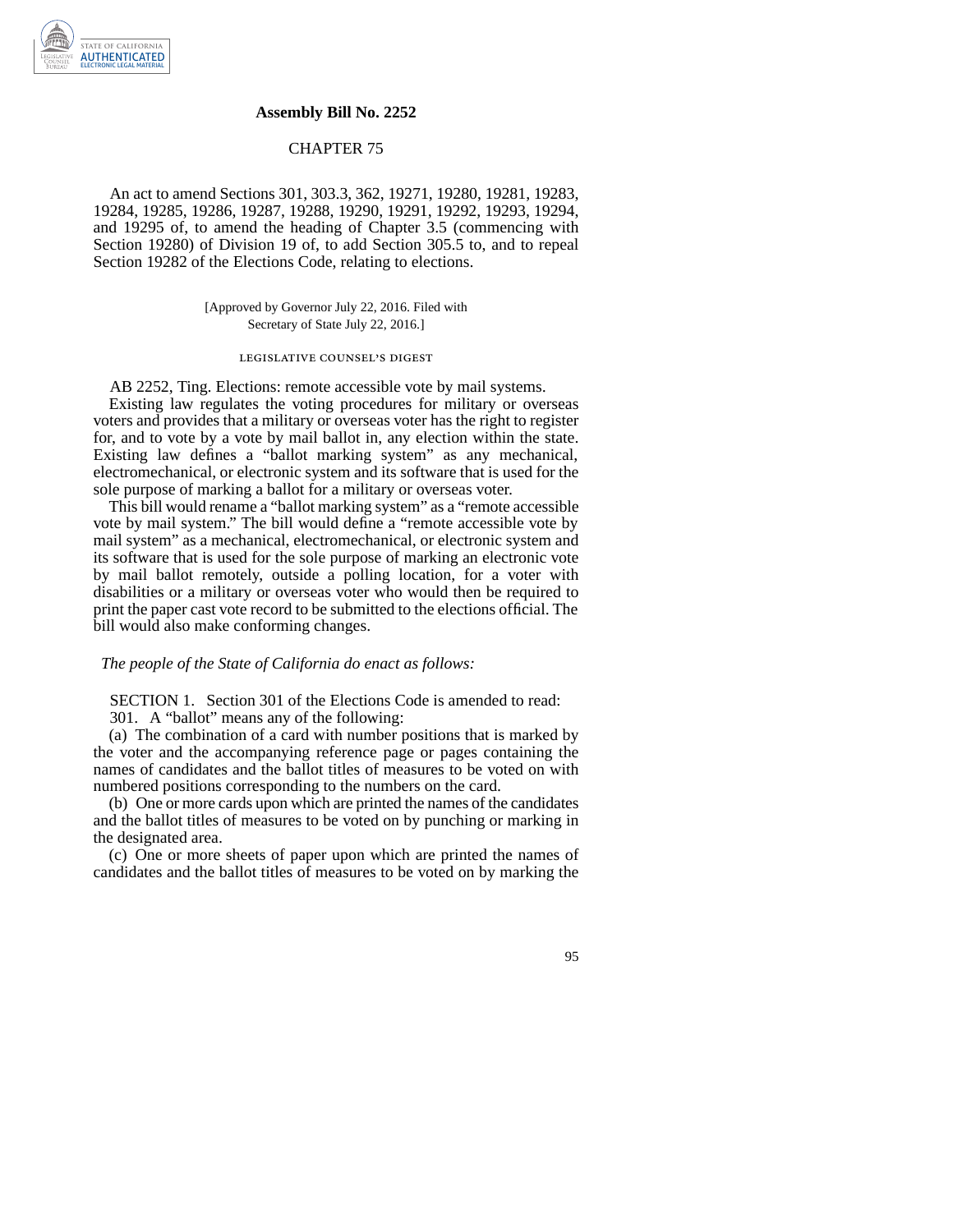designated area and that are tabulated manually or by optical scanning equipment.

(d) An electronic touchscreen upon which appears the names of candidates and ballot titles of measures to be voted on by touching the designated area on the screen for systems that do not contain a paper ballot.

SEC. 2. Section 303.3 of the Elections Code is amended to read:

303.3. "Remote accessible vote by mail system" means a mechanical, electromechanical, or electronic system and its software that is used for the sole purpose of marking an electronic vote by mail ballot for a voter with disabilities or a military or overseas voter who shall print the paper cast vote record to be submitted to the elections official. A remote accessible vote by mail system shall not be connected to a voting system at any time.

SEC. 3. Section 305.5 is added to the Elections Code, to read:

305.5. "Paper cast vote record" means an auditable document that corresponds to the selection made on the voter's ballot and lists the contests on the ballot and the voter's selections for those contests. A paper cast vote record is not a ballot.

SEC. 4. Section 362 of the Elections Code is amended to read:

362. "Voting system" means a mechanical, electromechanical, or electronic system and its software, or any combination of these used for casting a ballot, tabulating votes, or both. "Voting system" does not include a remote accessible vote by mail system.

SEC. 5. Section 19271 of the Elections Code is amended to read:

19271. As used in this article:

(a) "Accessible" means that the information provided on the paper cast vote record from the voter verified paper audit trail mechanism is provided or conveyed to voters via both a visual and a nonvisual method, such as through an audio component.

(b) "Direct recording electronic voting system" means a voting system that records a vote electronically and does not require or permit the voter to record his or her vote directly onto a tangible ballot.

(c) "Voter verified paper audit trail" means a paper cast vote record containing a copy of each of the voter's selections that allows each voter to confirm his or her selections before the voter casts his or her ballot for systems that do not contain a paper ballot.

(d) "Paper cast vote record" means an auditable document that corresponds to the selection made on the voter's ballot and lists the contests on the ballot and the voter's selections for those contests. A paper cast vote record is not a ballot.

(e) "Parallel monitoring" means the testing of a randomly selected sampling of voting equipment on election day designed to simulate actual election conditions to confirm that the system is registering votes accurately.

SEC. 6. The heading of Chapter 3.5 (commencing with Section 19280) of Division 19 of the Elections Code is amended to read:

CHAPTER 3.5. CERTIFICATION OF REMOTE ACCESSIBLE VOTE BY MAIL **SYSTEMS**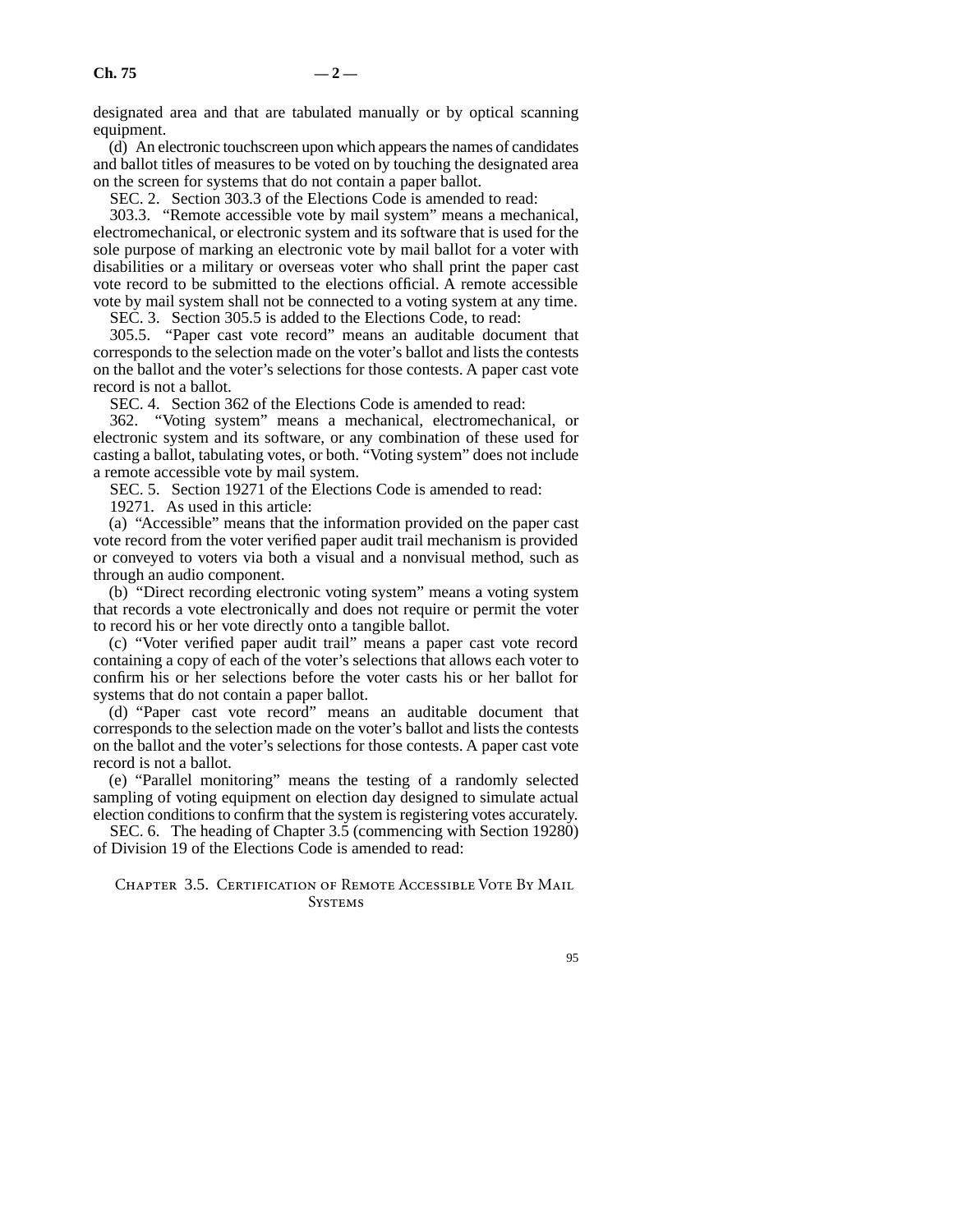SEC. 7. Section 19280 of the Elections Code is amended to read:

19280. The Secretary of State shall not certify or conditionally approve a remote accessible vote by mail system, or part of a remote accessible vote by mail system, unless it fulfills the requirements of this code and the regulations of the Secretary of State.

SEC. 8. Section 19281 of the Elections Code is amended to read:

19281. (a) A remote accessible vote by mail system, in whole or in part, shall not be used unless it has been certified or conditionally approved by the Secretary of State prior to the election at which it is to be first used.

(b) All other uses of a remote accessible vote by mail system shall be subject to the provisions of Section 19202.

SEC. 9. Section 19282 of the Elections Code is repealed.

SEC. 10. Section 19283 of the Elections Code is amended to read:

19283. (a) The Secretary of State shall adopt and publish standards and regulations governing the use of remote accessible vote by mail systems.

(b) Remote accessible vote by mail system standards adopted by the Secretary of State pursuant to subdivision (a) shall include, but not be limited to, all of the following requirements:

(1) The machine or device and its software shall be suitable for the purpose for which it is intended.

(2) The remote accessible vote by mail system shall preserve the secrecy of the ballot.

(3) The remote accessible vote by mail system shall be safe from fraud or manipulation.

(4) The remote accessible vote by mail system shall be accessible to voters with disabilities and to voters who require assistance in a language other than English if the language is one in which a ballot or ballot materials are required to be made available to voters.

SEC. 11. Section 19284 of the Elections Code is amended to read:

19284. (a) A person, corporation, or public agency owning or having an interest in the sale or acquisition of a remote accessible vote by mail system or a part of a remote accessible vote by mail system may apply to the Secretary of State for certification or conditional approval that includes testing and examination of the applicant's system and a report on the findings, which shall include the accuracy and efficiency of the remote accessible vote by mail system. As part of its application, the applicant of a remote accessible vote by mail system or a part of a remote accessible vote by mail system shall notify the Secretary of State in writing of any known defect, fault, or failure of the version of the hardware, software, or firmware of the remote accessible vote by mail system or a part of the remote accessible vote by mail system submitted. The Secretary of State shall not begin his or her certification process until he or she receives a completed application from the applicant of the remote accessible vote by mail system or a part of the remote accessible vote by mail system. The applicant shall also notify the Secretary of State in writing of any defect, fault, or failure of the version of the hardware, software, or firmware of the ballot marking system or a part of the ballot marking system submitted that is discovered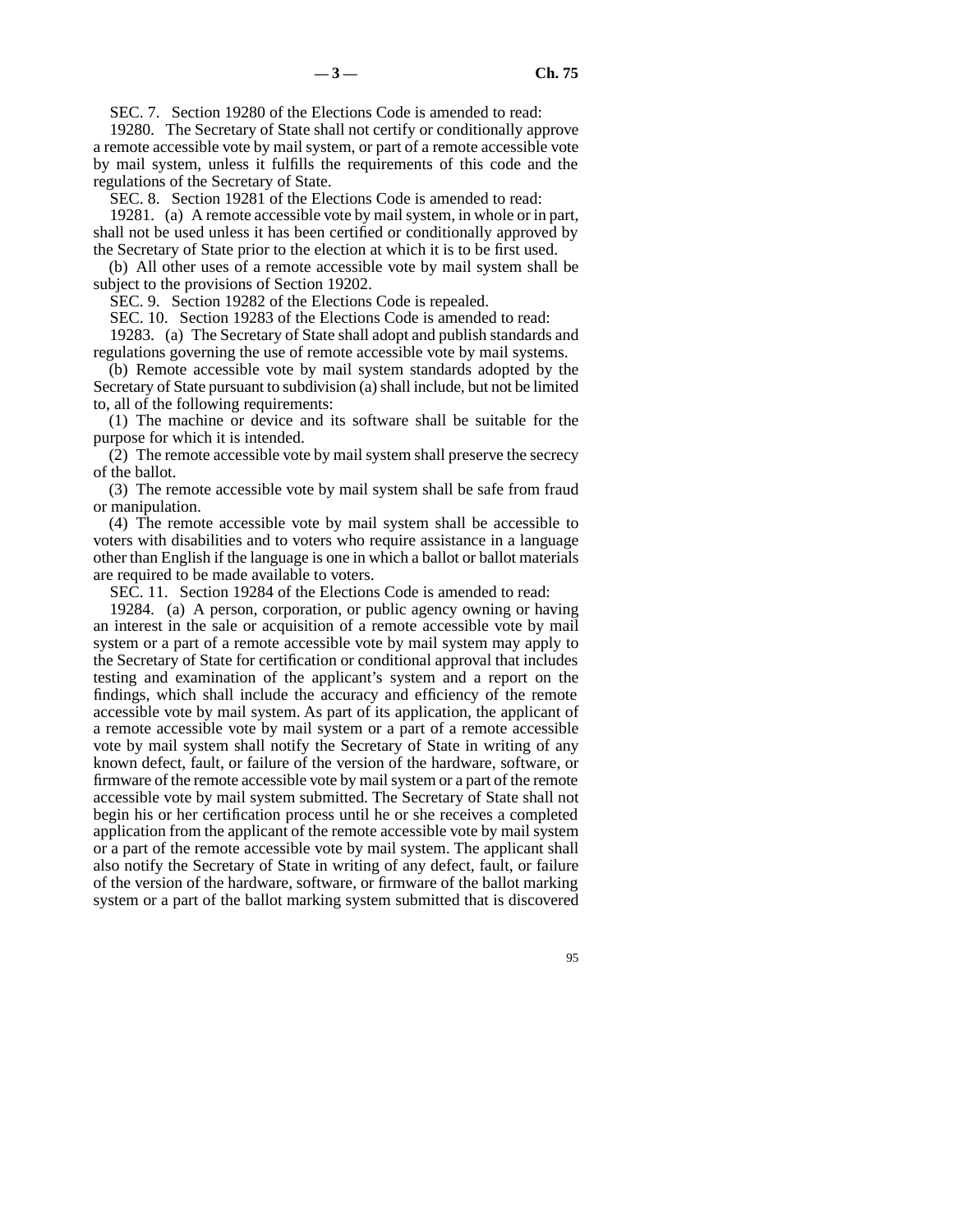after the application is submitted and before the Secretary of State submits the report required by Section 19288. The Secretary of State shall complete his or her examination without undue delay.

(b) After receiving an applicant's written notification of a defect, fault, or failure, the Secretary of State shall notify the United States Election Assistance Commission or its successor agency of the problem as soon as practicable so as to present a reasonably complete description of the problem. The Secretary of State shall subsequently submit a report regarding the problem to the United States Election Assistance Commission or its successor agency. The report shall include any report regarding the problem submitted to the Secretary of State by the applicant.

(c) As used in this chapter:

(1) "Defect" means any flaw in the hardware or documentation of a remote accessible vote by mail system that could result in a state of unfitness for use or nonconformance to the manufacturer's specifications or applicable law.

(2) "Failure" means a discrepancy between the external results of the operation of any software or firmware in a remote accessible vote by mail system and the manufacturer's product requirements for that software or firmware or applicable law.

(3) "Fault" means a step, process, or data definition in any software or firmware in a ballot marking system that is incorrect under the manufacturer's program specification or applicable law.

SEC. 12. Section 19285 of the Elections Code is amended to read:

19285. The Secretary of State shall use a state-approved testing agency or expert technicians to examine remote accessible vote by mail systems proposed for use or sale in this state. He or she shall furnish a complete report of the findings of the examination and testing to the Governor and the Attorney General.

SEC. 13. Section 19286 of the Elections Code is amended to read:

19286. The person, corporation, or public agency applying for certification of a remote accessible vote by mail system is responsible for all costs associated with the testing and examination of the remote accessible vote by mail system.

SEC. 14. Section 19287 of the Elections Code is amended to read:

19287. (a) Prior to publishing his or her decision to certify, conditionally approve, or withhold certification of a remote accessible vote by mail system, the Secretary of State shall provide for a 30-day public review period and conduct a public hearing to give interested persons an opportunity to review testing and examination reports and express their views for or against certification or conditional approval of the remote accessible vote by mail system.

(b) The Secretary of State shall give notice of the public review period and hearing in the manner prescribed in Section 6064 of the Government Code in a newspaper of general circulation published in Sacramento County. The Secretary of State shall also provide notice of the hearing on his or her Internet Web site. The Secretary of State shall transmit written notice of the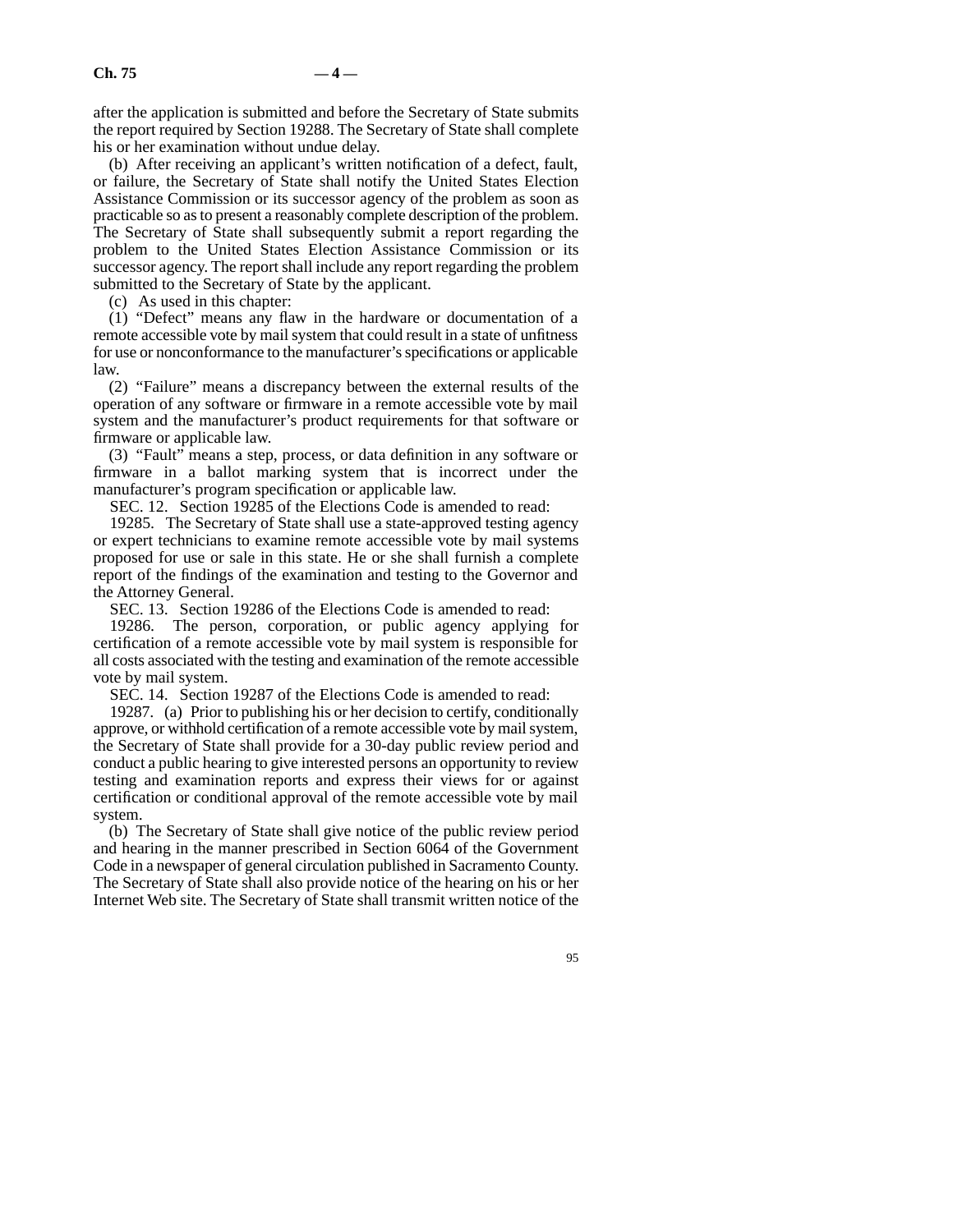hearing, at least 14 days prior to the public review period and hearing, to each county elections official, to any person that the Secretary of State believes will be interested in the public review period and hearing, and to any person who requests, in writing, notice of the public review period and hearing.

(c) The decision of the Secretary of State to certify, conditionally approve, or withhold certification of a remote accessible vote by mail system shall be in writing and shall state the findings of the Secretary of State. The decision shall be open to public inspection.

SEC. 15. Section 19288 of the Elections Code is amended to read:

19288. Within 60 days after the completion of the examination of a remote accessible vote by mail system, the Secretary of State shall make publicly available a report stating whether the remote accessible vote by mail system has been certified or conditionally approved, or whether certification has been withheld.

SEC. 16. Section 19290 of the Elections Code is amended to read:

19290. (a) If a remote accessible vote by mail system has been certified or conditionally approved by the Secretary of State, the vendor or, in cases where the system is publicly owned, the jurisdiction shall notify the Secretary of State and all local elections officials who use the system in writing of any defect, fault, or failure of the hardware, software, or firmware of the system or a part of the system within 30 calendar days after the vendor or jurisdiction learns of the defect, fault, or failure.

(b) After receiving written notification of a defect, fault, or failure pursuant to subdivision (a), the Secretary of State shall notify the United States Election Assistance Commission or its successor agency of the problem as soon as practicable so as to present a reasonably complete description of the problem. The Secretary of State shall subsequently submit a report regarding the problem to the United States Election Assistance Commission or its successor agency. The report shall include any report regarding the problem submitted to the Secretary of State.

SEC. 17. Section 19291 of the Elections Code is amended to read:

19291. If a remote accessible vote by mail system has been certified or conditionally approved by the Secretary of State, it shall not be changed or modified until the Secretary of State has been notified in writing and has determined that the change or modification does not impair its accuracy and efficiency sufficient to require a reexamination and recertification or reapproval pursuant to this chapter. The Secretary of State may adopt rules and regulations governing the procedures to be followed in making his or her determination as to whether the change or modification impairs accuracy or efficiency.

SEC. 18. Section 19292 of the Elections Code is amended to read:

19292. The Secretary of State may seek injunctive and administrative relief if a remote accessible vote by mail system has been compromised by the addition or deletion of hardware, software, or firmware without prior approval or is defective due to a known hardware, software, or firmware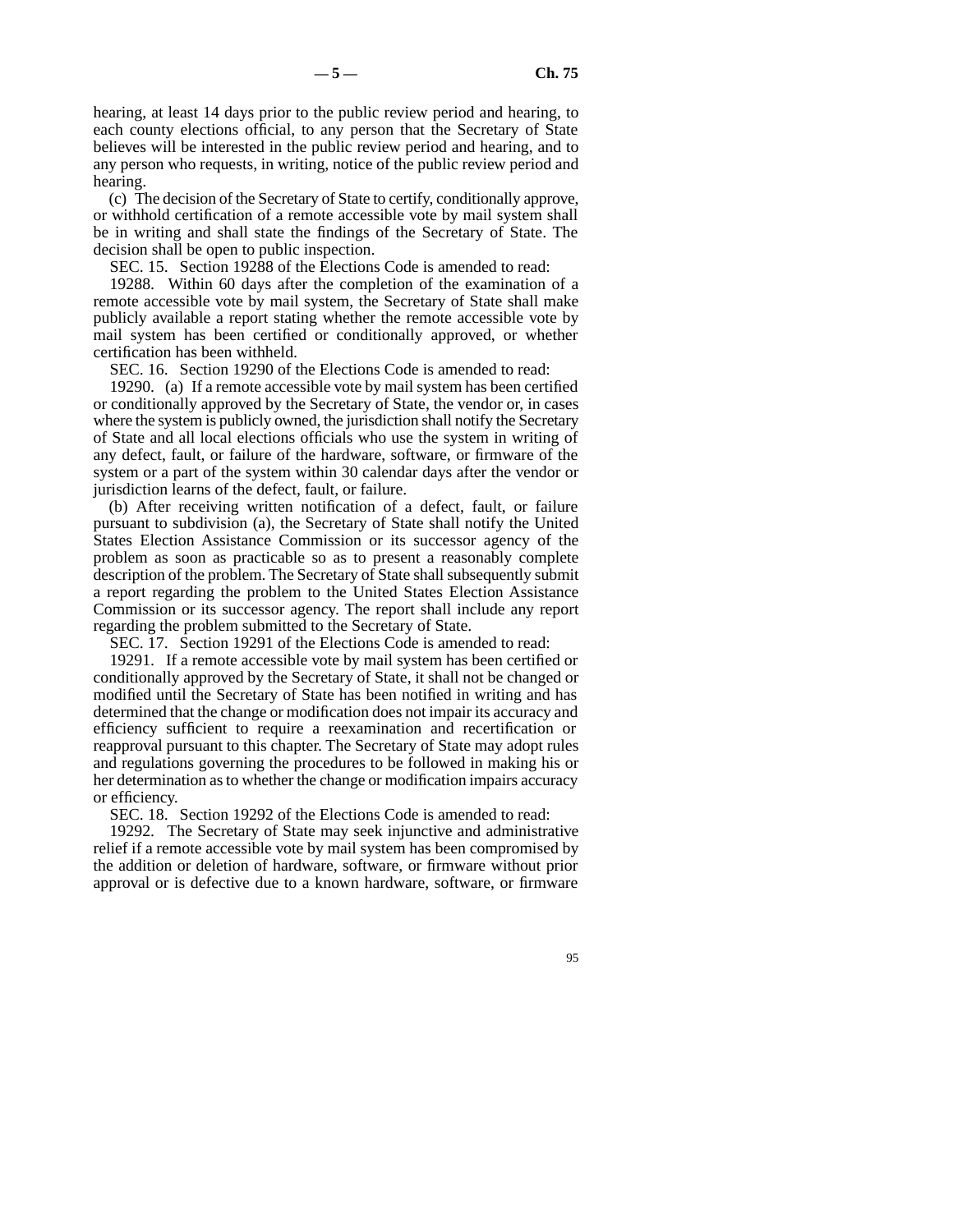defect, fault, or failure that has not been disclosed pursuant to Section 19284 or 19290.

SEC. 19. Section 19293 of the Elections Code is amended to read:

19293. (a) The Secretary of State may seek all of the following relief for an unauthorized change in hardware, software, or firmware in a remote accessible vote by mail system certified or conditionally approved in California:

(1) A civil penalty from the offending party or parties, not to exceed ten thousand dollars (\$10,000) per violation. For purposes of this subdivision, each remote accessible vote by mail system component found to contain the unauthorized hardware, software, or firmware shall be considered a separate violation. A penalty imposed pursuant to this subdivision shall be apportioned 50 percent to the county in which the violation occurred, if applicable, and 50 percent to the office of the Secretary of State for purposes of bolstering remote accessible vote by mail system security efforts.

(2) Immediate commencement of proceedings to withdraw certification or conditional approval for the remote accessible vote by mail system in question.

(3) Prohibiting the manufacturer or vendor of a remote accessible vote by mail system from doing elections-related business in the state for one, two, or three years.

(4) Refund of all moneys paid by a local agency for a remote accessible vote by mail system or a part of a remote accessible vote by mail system that is compromised by an unauthorized change or modification, whether or not the remote accessible vote by mail system has been used in an election.

(5) Any other remedial actions authorized by law to prevent unjust enrichment of the offending party.

(b) (1) The Secretary of State may seek all of the following relief for a known but undisclosed defect, fault, or failure in a remote accessible vote by mail system or part of a remote accessible vote by mail system certified or conditionally approved in California:

(A) Refund of all moneys paid by a local agency for a remote accessible vote by mail system or part of a remote accessible vote by mail system that is defective due to a known but undisclosed defect, fault, or failure, whether or not the remote accessible vote by mail system has been used in an election.

(B) A civil penalty from the offending party or parties, not to exceed fifty thousand dollars (\$50,000) per violation. For purposes of this subdivision, each defect, fault, or failure shall be considered a separate violation. A defect, fault, or failure constitutes a single violation regardless of the number of remote accessible vote by mail system units in which the defect, fault, or failure is found.

(C) In addition to any other penalties or remedies established by this section, the offending party or parties shall be liable in the amount of one thousand dollars (\$1,000) per day after the applicable deadline established in Section 19290 until the required disclosure is filed with the Secretary of State.